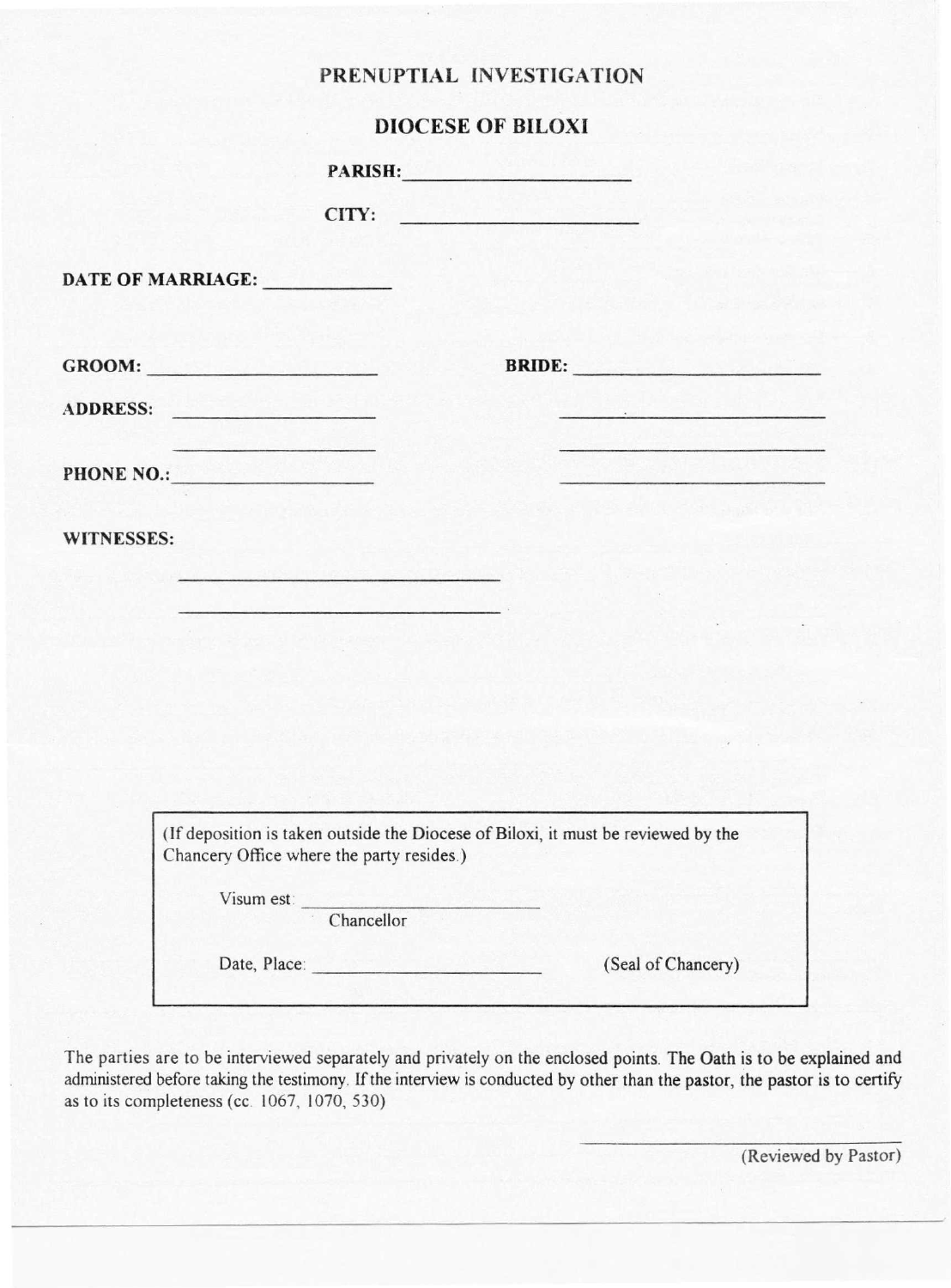### **GROOM**

| $\mathbf{I}_{\cdot}$ | Do you solemnly swear to tell the truth in answering the following questions?                                                                                                                                                  |                                                                                                               |  |
|----------------------|--------------------------------------------------------------------------------------------------------------------------------------------------------------------------------------------------------------------------------|---------------------------------------------------------------------------------------------------------------|--|
| 2.                   | Name: Name: Name: Name: Name: Name: Name: Name: Name: Name: Name: Name: Name: Name: Name: Name: Name: Name: Name: Name: Name: Name: Name: Name: Name: Name: Name: Name: Name: Name: Name: Name: Name: Name: Name: Name: Name:  | SSN:<br>وتوازي والماك كورك أبتاه والمراكب وتوارد                                                              |  |
| 3 <sub>1</sub>       | Date of Birth:                                                                                                                                                                                                                 | Place of Birth:                                                                                               |  |
| 4.                   | Baptism: Date:<br>(Obtain recent Certificate, with notations)                                                                                                                                                                  | Church:                                                                                                       |  |
| 5.                   | Father: Name: 2008. 2008. 2009. 2012. 2013. 2014. 2015. 2016. 2017. 2018. 2017. 2018. 2017. 2018. 2017. 2017. 2017. 2017. 2017. 2017. 2017. 2018. 2017. 2018. 2017. 2017. 2018. 2017. 2017. 2017. 2017. 2017. 2017. 2017. 2017 | Religion (Rite)                                                                                               |  |
| 6.                   | Mother: Maiden Name:                                                                                                                                                                                                           | Religion (Rite)                                                                                               |  |
| 7.                   |                                                                                                                                                                                                                                | Other Sacraments: Communion: Yes No Confirmation: Yes No No                                                   |  |
| 8.                   |                                                                                                                                                                                                                                |                                                                                                               |  |
| 9 <sub>1</sub>       |                                                                                                                                                                                                                                | (If under 18) Have your parents (guardians) consented to this marriage?                                       |  |
| 10.                  |                                                                                                                                                                                                                                | Are you aware of any physical problem that would prevent a normal marital relationship? __ If yes, please     |  |
|                      | explain: explain:                                                                                                                                                                                                              |                                                                                                               |  |
| 11                   |                                                                                                                                                                                                                                | Have you been married before? ____ If yes, complete information on each prior marriage on back of             |  |
| 12.                  | questionnaire.                                                                                                                                                                                                                 | Are you related to your intended spouse by blood, marriage or legal adoption? If yes, please explain          |  |
|                      | relationship: experience and the contract of the contract of the contract of the contract of the contract of the contract of the contract of the contract of the contract of the contract of the contract of the contract of t |                                                                                                               |  |
| 13.                  |                                                                                                                                                                                                                                | Have you or your intended spouse vowed or solemnly promised not to marry? _____ If yes, please explain:       |  |
|                      |                                                                                                                                                                                                                                |                                                                                                               |  |
| 14.                  |                                                                                                                                                                                                                                | Have you or your intended spouse ever received professional care for psychological or emotional difficulties? |  |
|                      | If yes, please explain: 1999 and 1999 and 1999 and 1999 and 1999 and 1999 and 1999 and 1999 and 1999 and 1999 and 1999 and 1999 and 1999 and 1999 and 1999 and 1999 and 1999 and 1999 and 1999 and 1999 and 1999 and 1999 and  |                                                                                                               |  |
| 15.                  |                                                                                                                                                                                                                                | Are you or your intended spouse being forced in any way to enter this marriage?                               |  |
| 16.                  |                                                                                                                                                                                                                                | Are you and your intended spouse giving unconditional consent to this marriage? If no, please explain:        |  |
| 17.                  | (Permission of Ordinary is required if a condition concerning the present or past is present.)<br>Do you intend: To enter a life-long union? To be faithful to your spouse for life?                                           |                                                                                                               |  |
|                      | To exercise the normal rights of marriage necessary to have children?                                                                                                                                                          |                                                                                                               |  |
|                      |                                                                                                                                                                                                                                |                                                                                                               |  |
| Date                 |                                                                                                                                                                                                                                | Signature of Groom                                                                                            |  |
|                      |                                                                                                                                                                                                                                |                                                                                                               |  |
|                      | Signature of Priest/Deacon/Delegate                                                                                                                                                                                            | City<br>Church<br>(Parish Seal)                                                                               |  |
|                      |                                                                                                                                                                                                                                |                                                                                                               |  |
|                      | Person(s) involved in marriage preparation may wish to add comments or observations on the individual's                                                                                                                        |                                                                                                               |  |
|                      | readiness to enter into the Sacrament of Matrimony.                                                                                                                                                                            |                                                                                                               |  |
|                      |                                                                                                                                                                                                                                |                                                                                                               |  |
|                      |                                                                                                                                                                                                                                | ومستحرقات والمتابع الاستحقاق والمتحول المراجع والمستحق والمستحل المائي ومستقيد والمتحدث والمستحق والمتحارب    |  |
|                      |                                                                                                                                                                                                                                |                                                                                                               |  |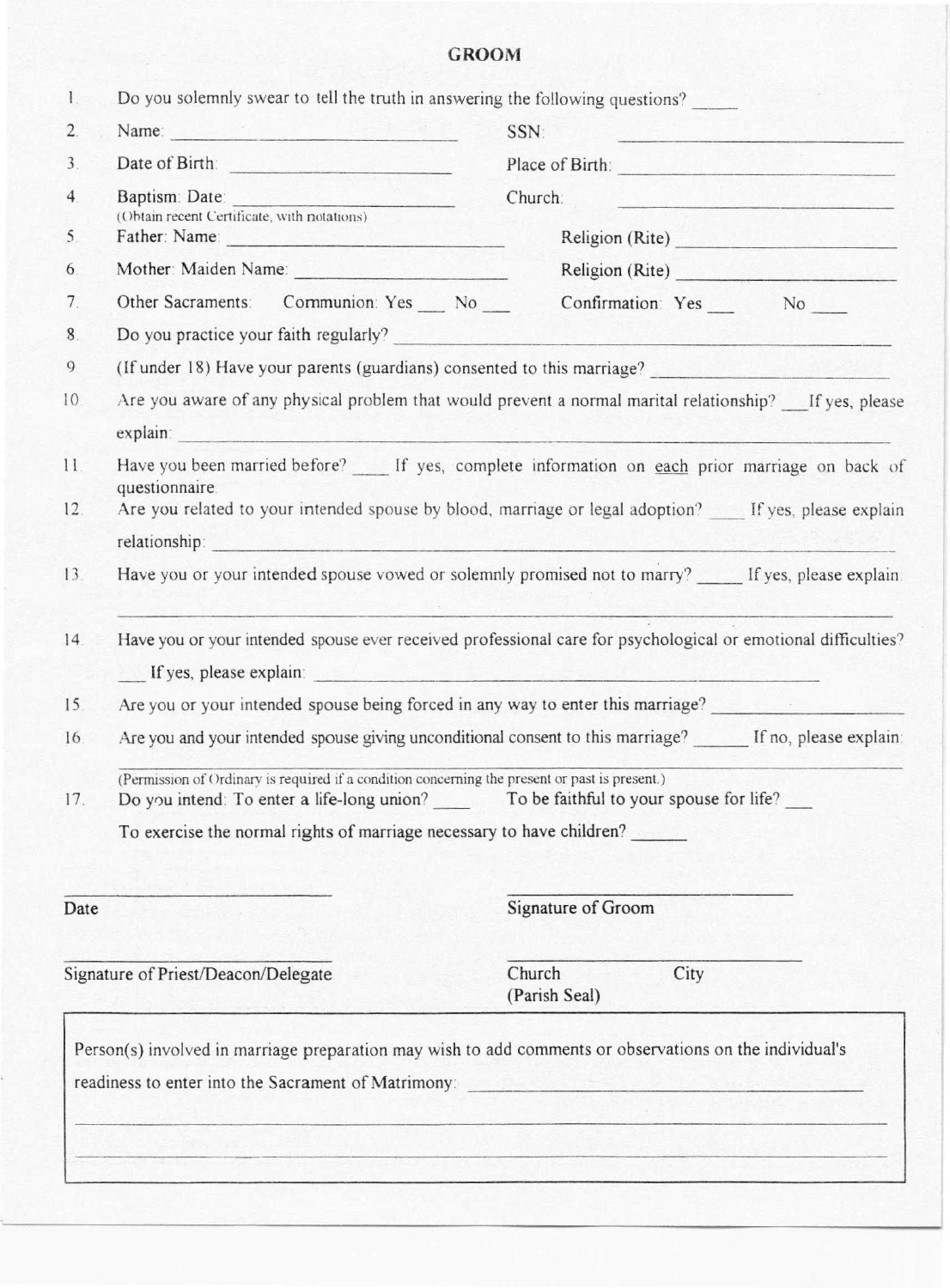### **BRIDE**

| $\mathbf{1}$ .   |                                                                                                                                                                                                                               | Do you solemnly swear to tell the truth in answering the following questions?                                                                                                                |
|------------------|-------------------------------------------------------------------------------------------------------------------------------------------------------------------------------------------------------------------------------|----------------------------------------------------------------------------------------------------------------------------------------------------------------------------------------------|
| $\overline{2}$ . | Name:                                                                                                                                                                                                                         | SSN:<br><u> 1999 - Jacques Anna American American I</u>                                                                                                                                      |
| 3 <sub>1</sub>   | Date of Birth                                                                                                                                                                                                                 | Place of Birth:                                                                                                                                                                              |
| 4.               | Baptism: Date:                                                                                                                                                                                                                | Church:<br><u>. Admitistrativni stari i komunisti</u>                                                                                                                                        |
| 5.               | (Obtain recent Certificate, with notations)<br>Father: Name:                                                                                                                                                                  | Religion (Rite)                                                                                                                                                                              |
| 6.               |                                                                                                                                                                                                                               | Religion (Rite)                                                                                                                                                                              |
| 7.               | Other Sacraments: Communion: Yes No __                                                                                                                                                                                        |                                                                                                                                                                                              |
| 8.               |                                                                                                                                                                                                                               |                                                                                                                                                                                              |
| 9                |                                                                                                                                                                                                                               | (If under 18) Have your parents (guardians) consented to this marriage?                                                                                                                      |
| 10               |                                                                                                                                                                                                                               | Are you aware of any physical problem that would prevent a normal marital relationship? If yes, please                                                                                       |
|                  | explain: and the contract of the contract of the contract of the contract of the contract of the contract of the                                                                                                              |                                                                                                                                                                                              |
| 11.              |                                                                                                                                                                                                                               | Have you been married before? ____ If yes, complete information on each prior marriage on back of                                                                                            |
|                  | questionnaire.                                                                                                                                                                                                                |                                                                                                                                                                                              |
| 12.              |                                                                                                                                                                                                                               | Are you related to your intended spouse by blood, marriage or legal adoption? If yes, please explain                                                                                         |
|                  | relationship: the contract of the contract of the contract of the contract of the contract of the contract of the contract of the contract of the contract of the contract of the contract of the contract of the contract of |                                                                                                                                                                                              |
| 13.              |                                                                                                                                                                                                                               | Have you or your intended spouse vowed or solemnly promised not to marry? If yes, please explain:                                                                                            |
| 14.              |                                                                                                                                                                                                                               | Have you or your intended spouse ever received professional care for psychological or emotional difficulties?                                                                                |
|                  |                                                                                                                                                                                                                               |                                                                                                                                                                                              |
| 15.              |                                                                                                                                                                                                                               | Are you or your intended spouse being forced in any way to enter this marriage?                                                                                                              |
| 16.              |                                                                                                                                                                                                                               | Are you and your intended spouse giving unconditional consent to this marriage? If no, please explain:                                                                                       |
| 17.              | (Permission of Ordinary is required if a condition concerning the present or past is present.)                                                                                                                                | Do you intend: To enter a life-long union? To be faithful to your spouse for life?                                                                                                           |
|                  |                                                                                                                                                                                                                               | To exercise the normal rights of marriage necessary to have children?                                                                                                                        |
|                  |                                                                                                                                                                                                                               |                                                                                                                                                                                              |
| Date             |                                                                                                                                                                                                                               | Signature of Bride                                                                                                                                                                           |
|                  | Signature of Priest/Deacon/Delegate                                                                                                                                                                                           | Church<br>City<br>(Parish Seal)                                                                                                                                                              |
|                  |                                                                                                                                                                                                                               | Person(s) involved in marriage preparation may wish to add comments or observations on the individual's<br>readiness to enter into the Sacrament of Matrimony: _____________________________ |
|                  |                                                                                                                                                                                                                               | وكالموقف المتحدث والمتقاد والمرادا والمتواطئ المتواطئ والمستحدث والمستحدث                                                                                                                    |
|                  |                                                                                                                                                                                                                               |                                                                                                                                                                                              |